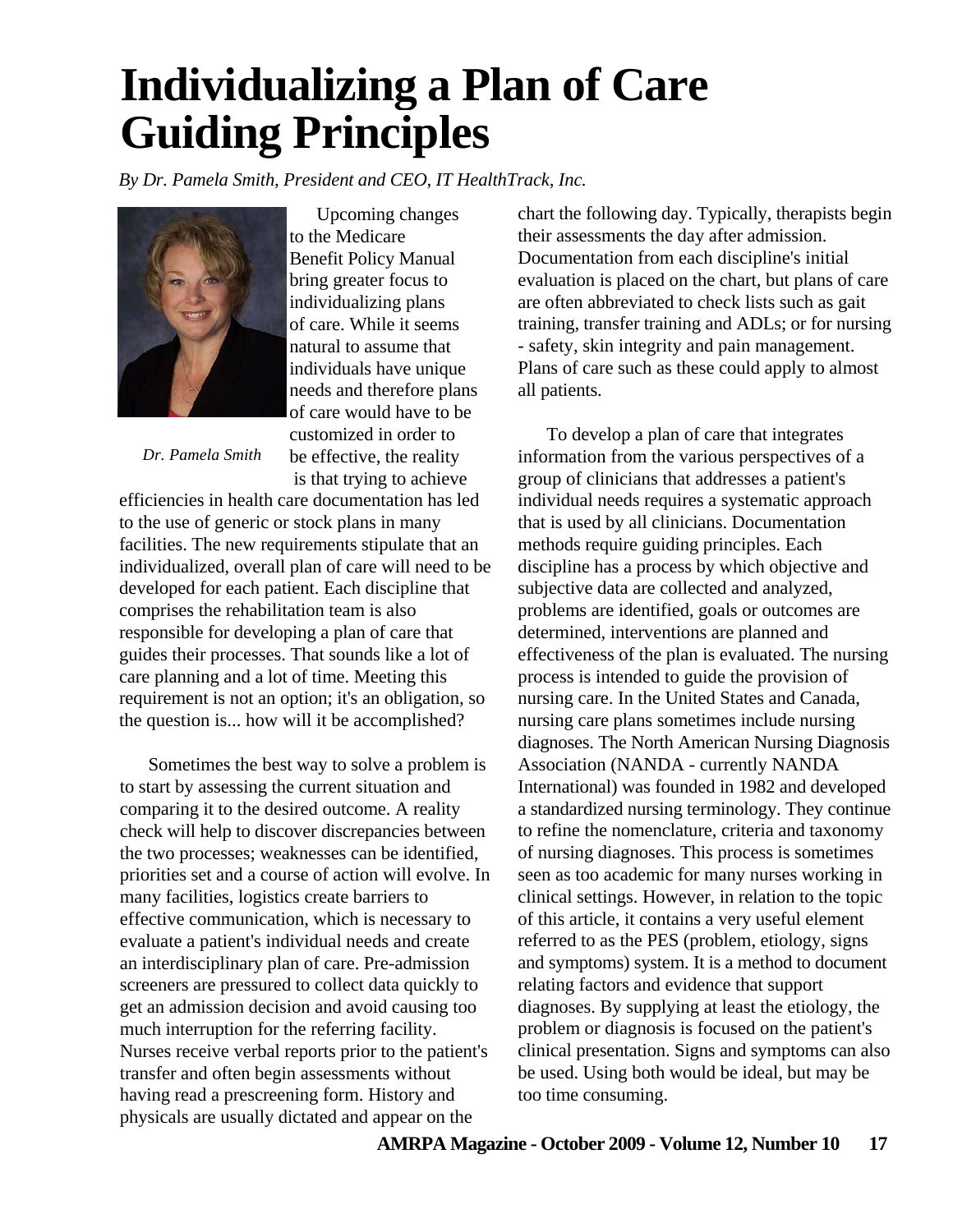PES offers a guiding principle for documenting individualized plans of care. While most patients in rehabilitation have impaired physical mobility and self-care deficits, the problems can be related to many different factors or combination of factors. By stating the factors in our problem lists, we make great strides toward individualizing plans of care. Physical mobility may be impaired from many causes, such as activity intolerance, perceptual or cognitive impairment, musculoskeletal impairment, neuromuscular impairment, limited strength, pain or lack of coordination, just to name a few. By documenting the etiology of the problem, each problem list becomes unique to the patient's set of deficits. An easy way to put this documentation principle into practice is to write "related to" statements, e.g., impaired physical mobility related to (r/t) neuromuscular impairment or self-care deficit r/t musculoskeletal impairment. The more specific the statements, the more individualized the problem lists, goals and interventions.

Another similar strategy is to add "secondary to" statements. For example, a clinician may write: impaired physical mobility r/t neuromuscular impairment secondary to right hemiparesis or self-care deficit r/t musculoskeletal impairment secondary to cervical vertebra fracture and CTLSO. By consistently using these principles across disciplines, the team ties their assessment findings directly to their problem lists. As an added bonus, it also serves to promote evidence-based practice.

An additional guiding principle is to rate the severity of impairments. Speech language pathologists seem to routinely document in that manner. For example, speech noted "that the patient demonstrated mild to moderate cognitive linguistic deficits with slow processing and thought generation. The patient also demonstrated moderate oropharyngeal dysphagia and was eating a pureed diet with nectar thick liquids." Classifying the severity of impairments is another way to connect assessment data to a problem list. A simple scale such as mild, moderate, severe or

complete provides very useful information. Rating the extent of impairments is also a component of the International Classification of Functioning Disability and Health (WHO, 2002) and is consistent with the theoretical framework for functional assessment.

If the plan of care is a component of the initial evaluation form, then another guiding principle is to provide a narrative summary that presents the clinician's overall impression of the patient's clinical picture. For example, a physical therapist may write, "The patient has significant impairments characterized by dense hemiparesis, severe uncompensatory right neglect, flaccid right upper and lower extremities, aphasia which appeared global and apraxia. He was dependent for transfers including wheelchair to bed. He was able to maintain unsupported upright sitting balance for short periods of time. There was a subluxation palpable in the right shoulder." A speech language pathologist may conclude, "The patient presented with mild dysarthria, dysphagia and moderate receptive expressive aphasia. Verbal expression was characterized by decreased word finding, slow rate and semantic paraphasias. Patient was inconsistent in naming, requiring phonetic cues, written cues or open ended questions approximately 50% of the time. Patient perseverated at times and was noted with some self-monitoring/correction. Patient was accurate in yes and no questions and one step commands, but demonstrated increased difficulty with increased length and complexity. Mild apraxia of speech was suspected. She was also noted to have mild oral pharyngeal dysphagia." An occupational therapist may report: "Patient evidenced fatigue-induced decrease in cognitive skills, recent memory and functional activities. She had impaired proprioception, balance, bilateral integration and decreased sensory motor functioning of the right side. Also noted was decreased endurance, decreased vision and decreased right attention." A nursing initial assessment should culminate in an overall impression that details both health-related and functional issues. It may be written on the initial assessment form or appear as an